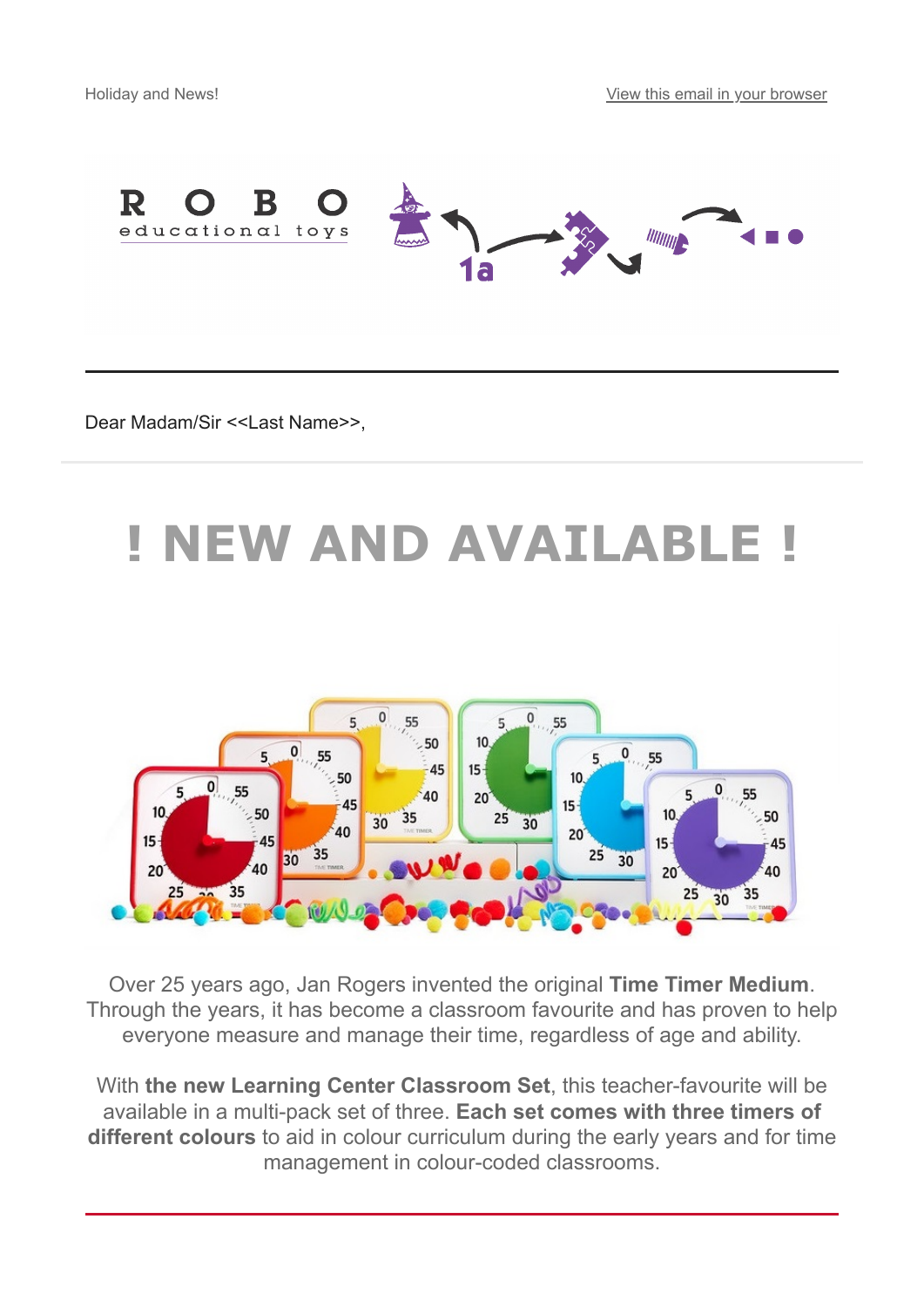#### **Time Timer® Primary Colour Collection**

#### **Time Timer® Secondary Colour Collection**





**[More information](https://timetimer.eu/time-timer-medium-learning-center-classroom-sets/)**

## **[Click here: Robo Educational Toys](https://www.robo-toys.eu/)**

### **[Click here: Time Timer](https://www.timetimer.eu/)**